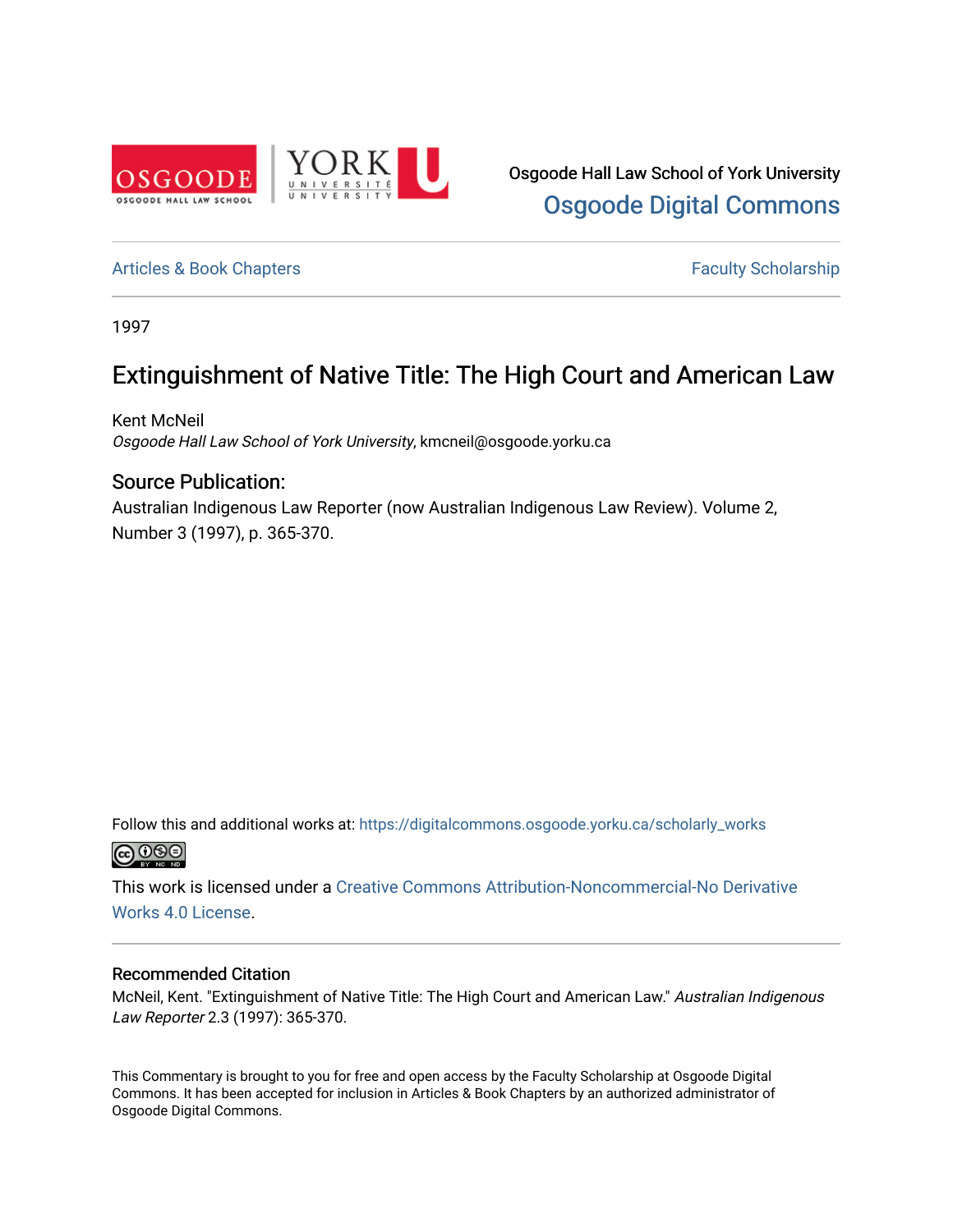## Commentary

# **EXTINGUISHMENT OF NATIVE TITLE: THE HIGH COURT AND AMERICAN LAW**





In Mabo v Queensland [No 2]<sup>1</sup> the High Court opined that native title could be extinguished, by an inconsistent Crown grant.2 In Wik Peoples v Queensland3, the majority clarified this **by** holding that native title would only be "extinguished" to the extent that it was inconsistent with the rights of the grantee, but: left open the question of whether the inconsistent rights of the native titleholder might be suspended for the duration of the inconsistency rather than lost forever. However, while Wik clearly preserved the rights of native titleholders that do not conflict with the rights of grantees, the Court left no doubt that the grantees' rights prevail to the extent of any inconsistency.4

In an earlier article, **I** explained how the Mabo position on extinguishment **by** Crown grant violates common law principles and is racially discriminatory.5 More recently, **I** pointed out that Canadian courts have gone much further than Wik in preserving Aboriginal rights against crown grants.6 **I** am now going to examine this matter of inconsistent grant from the perspective of American law. While not relying directly on American authority, Brennan **J** (as he then was) did cite American cases in his discussion of the extinguishment issue in Mabo.<sup>7</sup> It is therefore important to look at the American case law more carefully to see whether it supports the position on extinguishment **by** inconsistent grant enunciated **by** Brennan **J** in Mabo and applied **by** the High Court in Wik.

The earliest case involving Indian land rights to reach the United States Supreme Court was Fletcher v Peck<sup>8</sup> , decided in **1810.** The efficacy of a grant of land subject to Indian title was directly in issue, as the plaintiff alleged breach of a covenant that the State of Georgia had been 'legally seized in fee of the soil.. subject only to the extinguishment of part of the Indian title", at the time the land had been granted **by** the State to the defendant's predecessor in title<sup>9</sup>, Chief Justice Marshall, in delivering the majority opinion that the State of Georgia had been seized, said this about Indian title:

Osgoode Hall Law School, Toronto, Canada. **I** am grateful to professors James Anaya, University of Iowa College of Law, and Hamar Foster, University of Victoria Faculty of Law, for helpful suggestions and references for this article,

**<sup>1. (1992) 175</sup>** CLR **1**

<sup>2.</sup> Ibid, per Brennan **J** at 64, **69,** Deane and Gaudron **JJ** at **89, 101,** 110-112. However, Deane, Gaudron and Toohey **JJ** were of the view that the Crown would have acted wrongfully **by** making an inconsistent grant, and might be liable to pay compensation, but the majority disagreed: see per Mason **CJ** and McHugh **J** at **15.**

**<sup>3. (1996)</sup>** 141 ALR **129.**

<sup>4.</sup> *lbid,* per Toohey **J** at **185, 190.**

**<sup>5.</sup>** See K McNeil, "Racial Discrimination and Unilateral Extinguishment of Native Title" **(1996) 1** AILR **181.**

**<sup>6.</sup>** See K McNeil, "Co-Existence of indigenous and Non-Indigenous Land Rights. Australia and Canada Compared in Light of the Wik Decision" **(1997)** 4:5 ILB 4.

**<sup>7.</sup>** Specifically, in this context Brennan **J** cited Joint Tribal Council of the Passamaquoddy Tribe v Morton, **528** F **2d 370 (1975),** at **376** n **6;** Unit ed States v Sanfa Fe Pacific Railroad Co, 314 **US 339** (1941), at 347, 353-4; Tee-Hit-Ton Indians v United States, 348 **US 272 (1955),** at **281-5;** Lipan Apache Tribe v United States **180** Ct **Cl 487 (1967),** at 492.

**<sup>8. 6</sup>** Cranch **87 (1810).**

**<sup>9.</sup>** Ibid, at **88.**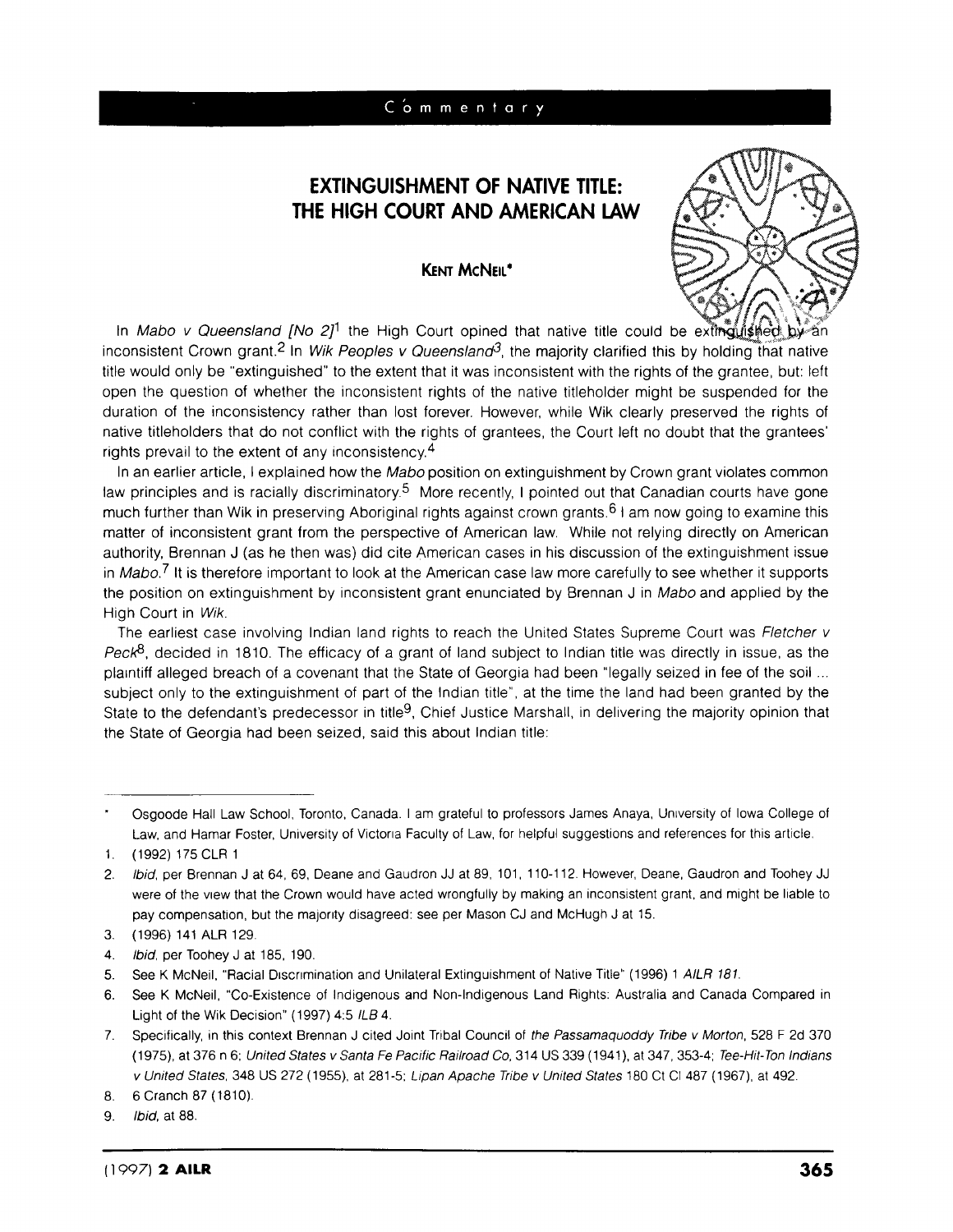### **CO0M ME NT AR** Y

It was doubted whether a state can be seized in fee of lands, subject to the Indian title, and whether a decision that they were seized in fee, might not be construed to amount to a decision that their grantee might maintain an ejectment for them, notwithstanding that title.

The majority of the court is of opinion that the nature of Indian title, which is certainly to be respected **by** all courts, until it be legitimately extinguished, is not such as to be absolutely repugnant to seizing in fee on the part of the state. **<sup>10</sup>**

The F/etcher decision established that the fee simple to Indian title land is held **by** the government rather than **by** the Indians,1 **1** who nonetheless have a right of occupancy entitling them to what Marshall **CJ** later described in Johnson v M'Intosh as "a legal as well as just claim to retain possession of it, and use it according to their own discretion.12" In Johnson, Marshall **CJ** commented directly on his decision in Fletcher, saying that it conformed with the principle of discovery supposedly recognized **by** all the colonizing European powers:

The absolute ultimate title has been considered as acquired **by** discovery, subject only to the Indian title of occupancy, which title the discoverers possessed the exclusive right of acquiring. Such a right is no more incompatible with a seisin in fee, than a lease for years, and might as effectually bar an ejectment.<sup>13</sup>

In other words, the holders of Indian title have a legal right to their lands that prevents the recipient of a government grant from ousting then **by** bringing an action of ejectment to obtain possession. 14 However, this does not mean that a grant of land subject to Indian title would be invalid. Marshall CJ's approach, which has been described as a "brilliant compromise", <sup>15</sup> was to uphold the rights of both the Indians and the grantees. He wrote:

While the different nations of Europe respected the right of the natives, as occupants, they asserted the ultimate dominion to be in themselves; and claimed and exercised, as a consequence of this ultimate dominion, a power to grant the soil, while yet in the possession of the Indians. These grants have been understood **by** all, to convey a title to the grantees, subject only to the Indian right of occupancy.<sup>16</sup> (my emphasis)

**<sup>10.</sup>** Ibid, at 142-3.

**<sup>11.</sup>** The fee can be held either **by** a state or the federal government, depending mainly on where the land is located: see Felix S Cohen's Handbook of Federal Indian Law, 1982 ed. (Charlottesville: Michie Bobbs-Merrill, 1982), 489. However, even where the fee is held **by** a state, Indian title can be extinguished only **by** the United States, in accordance with federal law: Lipan Apache Tribe v United States, **180** Ct. **Cl. 487 (1967),** at **497-9;** Oneida Indian Nation v County of Oneida, 414 **US 661** (1974), at **669-70.**

<sup>12.</sup> **8** Wheat. 543 **(1823),** at 574, Although Indian title has been described as a 'right of occupancy", it nonetheless entitles the Indians to the complete beneficial interest, including timber and mineral rights, regardless of the uses they traditionally made of the land: see United States v Shoshone TrIbe, 304 **US 111 (1938)** at **115-18:** Otoe and Missouria Tribe v United States, **131** F Supp. **265 (1955),** at **288-91,** certiorari, denied **350 US 848 (1955):** United States v Northern Paiute Nafion, **3!q3** F **2d 393** F **2d 786 (1968),** at **796, &** United States ex rel. Chunie v Rinqrose, **788** F **2d 638 (1986),** at 642.

**<sup>13. 8</sup>** Wheat. 543 **(1823),** at **592.**

<sup>14.</sup> **By** the sixteenth century, ejectment had become the principal action for obtaining possession of land: see **A G** Sedgwick and F S Wait, "The History of the Action of Ejectment in England and the United States", in Select Essays in Anglo-American Legal History (Cambridge: Cambridge University Press **,1909),** vol. **3, 611.**

**<sup>15.</sup> N J** Newton, "At the Whim of the Sovereign. Aboriginal Title reconsidered" **(1980) 31** Hastings Law Journal **1215,** at **1223,** See Also F **S** Cohen, "Original Indian Title" (1947) **32** Minnesota Law Review **28,** at 47-9.

**<sup>16. 8</sup>** Wheat. 543 **(1823)** at 574, see also **587-8.** Note that Marshall CJ's compromise is entirely consistent with common law doctrine, which allows the Crown to grant a fee simple held **by it** in reversion, subject to whatever interest is held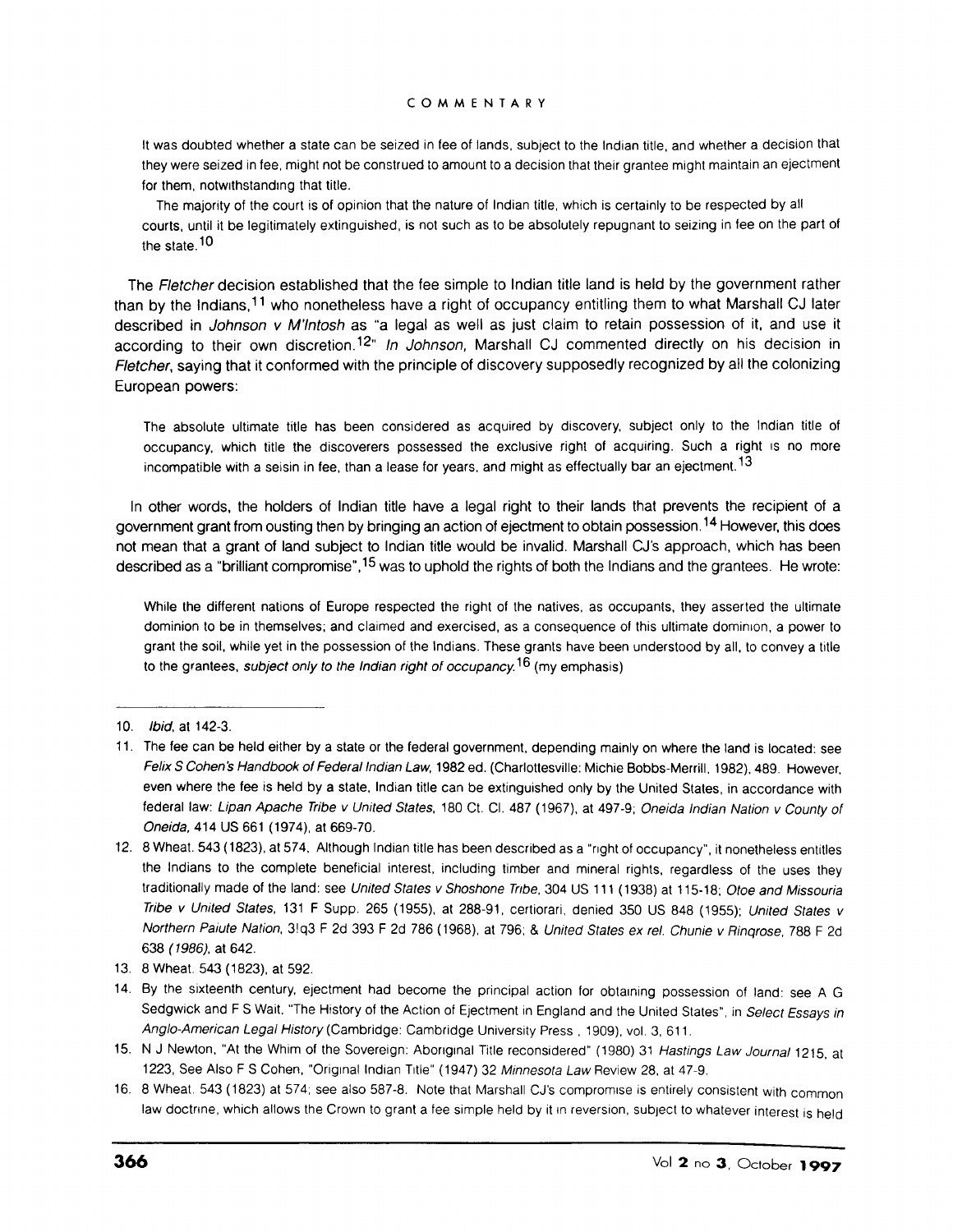#### **E XT IN G UIS H ME NT O F N AT IVE T IT LE**

According to Marshall **CJ,** that right of occupancy was protected while the Indians were "in peace', but could be extinguished "either **by** purchase or **by** conquest" **by** the European powers or the United States after it became an independent nation.<sup>17</sup> While he recognized how "extravagant the pretension of converting the discovery of an inhabited country into conquest may appear", <sup>18</sup> he accepted the "principle" of extinguishment **by** conquest because,

if the principle has been asserted in the first instance, and afterwards sustained; if a country has been acquired and held under it; if the property of the great mass of the community originates in it, it becomes the law, and cannot be questioned. **<sup>19</sup>**

Marshall **CJ** therefore explicitly adopted a pragmatic approach that favoured the property rights of non-Indians in North America, even though that meant disregarding "[t]hat law which regulates, and ought to regulate in general, the relations between conqueror and conquered" <sup>20</sup>

The rule coming out of Fletcher v Peck and Johnson v M'Intosh that grants of Indian lands take effect subject to the Indian right of occupancy has never been questioned.21 in Worcester v Georgia22 Marshall **CJ** had occasion to apply the rule in the context of an attempt **by** the State of Georgia to impose its jurisdiction within the territory of the Cherokee Nation. In that case, he downplayed conquest as a means **by** which Indian lands were taken, and emphasized the importance of consensual treaties. He acknowledged "the universal conviction that the Indian nations possessed a full right to the lands they occupied, until that right should be extinguished by the United States, with their consent."<sup>23</sup> Significantly, he held that royal charters, including the Georgia Charter, **by** which the British Crown purported to grant vast tracts of land in North America, "asserted a title against Europeans only, and were considered as blank paper so far as the rights of the natives were concerned" 24 As Felix Cohen has observed, Marshall **CJ** concluded that the Georgia Charter,

**by** a third party in possession: see *Duke* of Chandos's Case **(1606) 6** Co. Rep. 55a; Earl of Rutland's Case **(1608) 8** Co. Rep. 55a, at **55b.** Moreover, Crown grants of land in Nigeria that were in absolute terms on their face have been found **by** the Privy Council to be subject to customary land rights: Sakariyawo Oshido v Moriamo Cakalo **[1930] AC 667** at **670:** ldewu lnasa v Sakariyawo Oshido [1934] **AC 99** at **101.**

**<sup>17.</sup>** Ibid, esp. **586-92**

**<sup>18.</sup>** Ibid, at **591.** From the perspective of English law, at least, extinguishment **by** conquest after the Crown acquired sovereignty would involve an unlawful and hence invalid attempt to seize Indian lands **by** act of state. see K McNeil, Common Law Aboriginal Title (Oxford: Clarendon Press, **1989),** at 245-9.

**<sup>19. 8</sup>** Wheat, 543 **(1823)** at **591.**

<sup>20.</sup> Ibid. See R Bartlett, "Native Title. From Pragmatism to Equality before the Law" **(1995)** 20 Melbourne University **Lfl282,** at **283-5,** and "Is Equality Too Hard for Australia?" **(1997) 3:2 UNSWLJ** Forum **3** at **3.** However, **I** disagree with the view Bartlett expressed in the latter article that, "in order to legitimise the early settlement of the United States, native title was recognized but made subject to extinguishment **by** inconsistent grant irrespective of legislative authority." Marshall CJ's pragmatic solution was not to accept extinguishment **by** inconsistent grant, but to legalize the taking of Indian lands **by** conquest after European sovereignty had been asserted **by** so-called discovery.

<sup>21.</sup> See Cohen, supra n **15,** for a valuable survey of the relevant case law. Cohen, who also authoured Handbook of Federal Indian Law (Washington: **US** Government Printing Office, 1942), the most comprehensive and influential American work on Indian law, concluded at 47: "The cases on original Indian title show the development across twelve decades of a body of law that has never rejected its first principles." As Cohen incontestably demonstrated, prominent among those principles is the rule that Indians cannot be deprived of their lands **by** government grant unless that is very clearly intended and authorized **by** Congress.

<sup>22. 6</sup>Pet. **515 (1832).**

**<sup>23.</sup>** Ibid, at **561**

<sup>24.</sup> Ibid, at 546.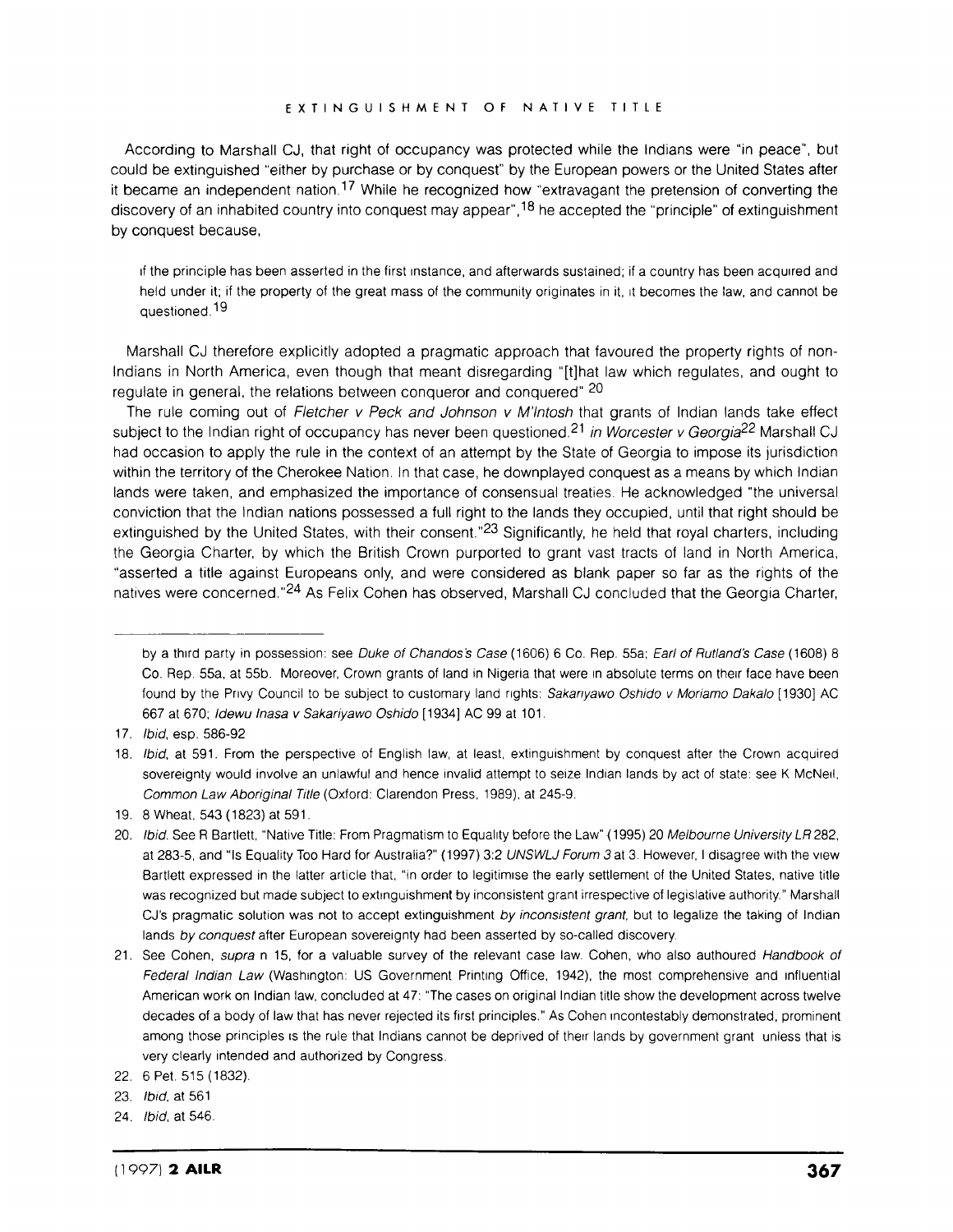### **CO0M ME NT AR Y**

did not terminate or alter the Cherokee Nation's original title, which survived the Crown grant and later became the basis of Cherokee treaties with the Federal Government. The case thus stands squarely for the proposition adumbrated in Johnson v McIntosh, that a grant **by** the sovereign of land in Indian occupancy does not abrogate original Indian title.25

That proposition was reaffirmed in Mitchel v United States, the last Marshall Court decision respecting Indian title, where Baldwin **J** for a unanimous Court wrote, in reference to the British colonial period, that "friendly Indians were protected in the possession of the lands they occupied", but

[slubject to this right of possession, the ultimate fee was in the crown and its grantees, which could be granted **by** the crown or colonial legislatures while the lands remained in possession of the Indians, though possession could not be taken without their consent.<sup>26</sup> (my emphasis)

**A** string of Supreme Court decisions has continued to protect Indian title from government grants **,** whether issued before or after the independence of the United States, **by** either making the grant subject to that title<sup>27</sup>or interpreting the grant to exclude the Indian lands.<sup>28</sup> While some of those cases involved Indian title that had been recognized **by** treaty with the United States, the Supreme Court has not made the protection of Indian title from grant dependent on such recognition. 29 The rule that grants of Indian lands are subject to the Indian right of occupancy is applicable to both recognized and unrecognized Indian title.

Application of the rule can be seen in *United States v Santa Fe Pacific Railroad*,<sup>30</sup> a case cited repeatedly **by** Brennan **J** in his judgment in Mabo. The main questions in Santa Fe were whether the Walapais Indians in Arizona had Indian title to lands within a tract granted to the respondent's predecessor in title **by** an **1866** Act of Congress, and if so whether their title survived the grant and remained unextinguished. The Ninth Circuit Court of Appeals concluded that Indian title had not been recognized **by** the United States in the territory ceded to the United Stated **by** Mexico in **1848,** and so the Walapais could have no right against the grantees.<sup>3</sup> 1 Delivering the unanimous decision of the Supreme Court, Douglas **J** rejected that conclusion and affirmed that "[t]he fact that such right of occupancy finds no recognition in any statute or other formal governmental action is not conclusive."32 He then turned to the issue of extinguishment:

The power of Congress in that regard is supreme. The manner, method and time of such extinguishment raise political, not justiciable, issues. Buttz v Northern Pacific Railroad, [supra n **29,** at] **66.** As stated **by** Chief Justice Marshall in

**<sup>25.</sup>** Cohen, supra n **15,** at **50** (footnote omitted).

**<sup>26. 9</sup>** Pet. **711 (1835),** at **745-6.** See also United States v Fernandez, **10** Pat, **303 (1836).** at **305.**

**<sup>27.</sup> Eg** see Chouteau v Molony, **16** How, **203 (1853),** at **239;** Beecher v Wetherby **95 US 517 (1877),** at **525-6.** In United States vShoshone Tribe of Indians, 304 **US 111 (1938),** at **116,** the Court stated succinctly: "Grants of land subject to the Indian title **by** the United States, which had only the naked fee, would transfer no beneficial interest." See also James v Watt, **716** F **2d 71 (1983),** at 74; United States v Dann, **706** F **2d 919 (1983),** at **928-9, 932,** reversed on other grounds, 470 **US 39** (1984).

**<sup>28.</sup>** See Leavenworth v United States, **92 US 733 (1875).**

**<sup>29.</sup>** See Clark v Smith, **13** Pet. **195 (1839),** at 201; Buttz v Northern Pacific Railroad, **119 US 55 (1886),** Cramer v United States **261 US 219 (1923);** and discussion in Cohen, supra n **15,** at **29-31, 52-3.** However, Indians do not have a constitutional right to compensation for congressionally authorized taking of their lands unless their title has been recognized: see Tee-Hit-Ton Indians v United States, 348 **US 272 (1955).**

**<sup>30.</sup>** 314 **US 339** (1941).

**<sup>31.</sup>** Ibid, at 345.

**<sup>32.</sup>** Ibid. at 347, quoting Cramer v United States, **261 US 219 (1923),** at **229.**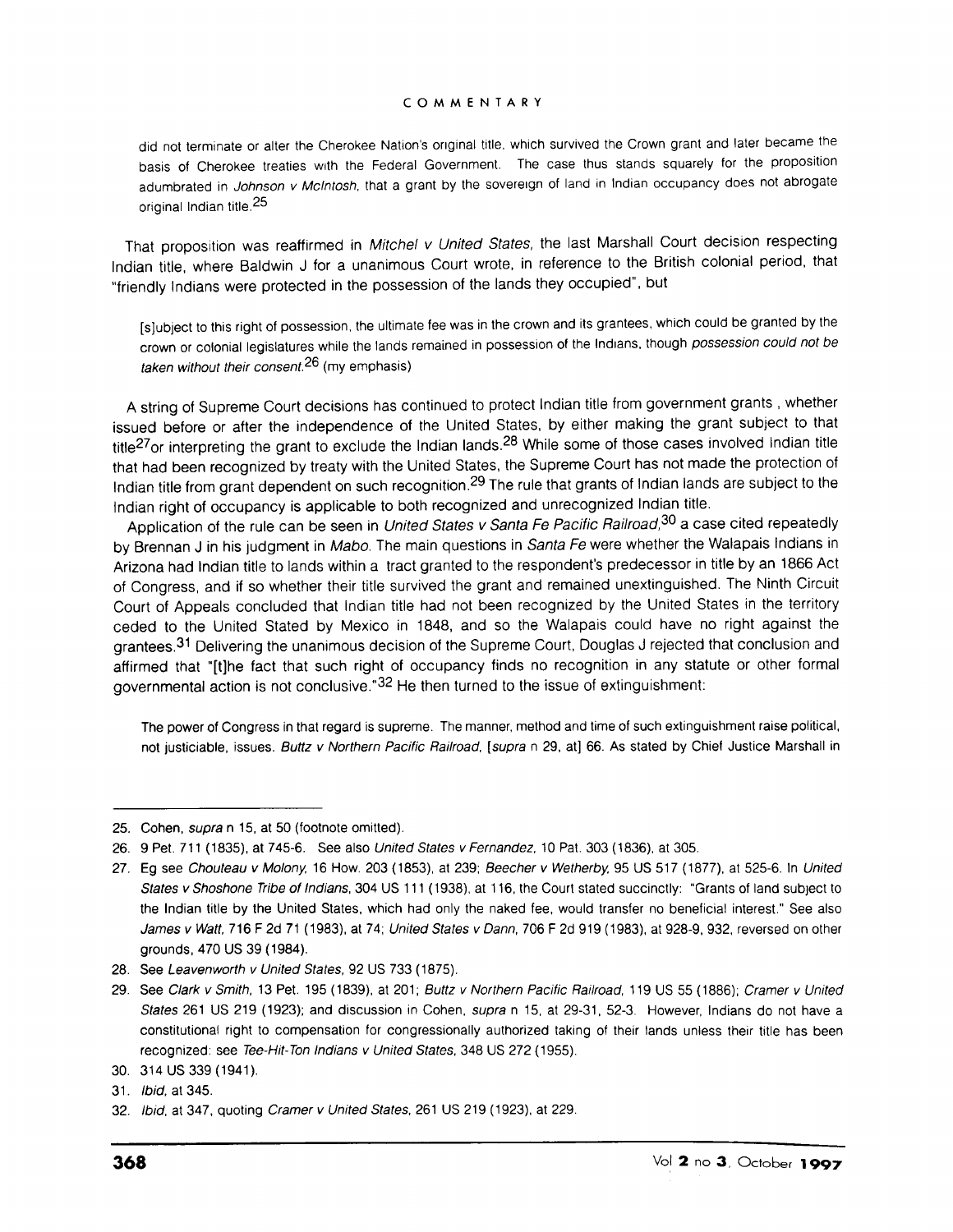Johnson v M'Intosh, [supra n 12 at] 586, 'the exclusive right of the United States to extinguish' Indian title has never been doubted. And whether it be done **by** treaty, **by** the sword, **by** purchase, **by** the exercise of complete dominion adverse to the right of occupancy, or otherwise, its justice is not open to inquiry in the courts. Beecher v Wetherby, [supra n **27** at] **525.33**

However, Douglas **J** held that the grant of land to the respondents' predecessor, although made **by** the **1866** Act of Congress, would still be subject to any title the Walapais might have unless that title had been extinguished before the grant took effect.<sup>34</sup> So while Congress has the power to extinguish Indian title, a grant, even though made **by** Congressional Act, will not have that effect unless that is clearly intended **by** Congress.<sup>35</sup>

In spite of his dictum that Indian title can be extinguished **"by** the exercise of complete dominion adverse to the right of occupancy", Douglas **J** also said that "extinguishment cannot be lightly implied." 36 After surveying a series of congressional Acts, including statutes opening the region to settlement, which the respondent argued had extinguished the Walapais' title, Douglas **J** concluded that none of them were clearly intended to have that effect.<sup>37</sup> For Felix Cohen, this was the most significant aspect of the decision, as the Indian right of occupancy was "held to have survived a course of congressional legislation and administrative action that had proceeded on the assumption that the area in question was unencumbered public land." **<sup>38</sup>**

Clearly, then, the High Court's position on extinguishment **by** inconsistent grant articulated in Mabo and Wik is in direct conflict with American law on Indian title. However, as the United States usually purchased Indian lands **by** treaty before granting them, in the present century the American rule that grants are subject to unextinguished Indian title has not created large scale uncertainty for non-Indian land titles.<sup>39</sup> The situation in Australia is obviously very different. There can be no doubt that the High Court's position on extinguishment has been influenced **by** the fact that virtually all private, non-native land titles in Australia would be vulnerable if grants did not extinguish or suspend native title to the extent that the two were inconsistent. So maybe it is time to acknowledge that the High Court's position on extinguishment is a policydriven way of avoiding that result, rather than pretend that it is supported **by** legal doctrine. Such an

**<sup>33.</sup>** 314 **US 339** (1941), at 347.

<sup>34.</sup> Ibid.

**<sup>35.</sup>** Note that, while the **1866** Act provided that the United States would extinguish **by** voluntary cession the Indian title to lands granted under it (see ibid, at 344), Douglas **J** did not explicitly rely on that provision in holding that the grant would be subject to unextinguished Indian title. Instead, from the cases cited *ibid* at 345, 347, he appears to have relied on the common law rule to that effect originating in Marshall CJ's judgments.

**<sup>36.</sup>** Ibid, at 347, 354.

**<sup>37.</sup>** However, Douglas **J** went on to decide that the creation of a reservation in **1883** "at the request of the Walapais and its acceptance **by** them amounted to a relinquishment of any tribal claims to lands which they might have had outside that reservation and that that relinquishment was tantamount to an extinguishment": ibid, at **357-8.** See also United States v Dann, **706** F **2d 919 (1983).** reversed on other grounds, 470 **US 39** (1984).

**<sup>38.</sup>** Cohen, supra n **15,** at **55-6;** see also **31-3,** for interesting information on the background and impact of the case. Compare State of Vermont v Elliott, **616 AL 2d** 210 **(1992),** certiorari denied **113 S** Ct **1258 (1993),** where the cumulative effect of grants, historical events, and legislative acts, culminating in the admission of Vermont as the fourteenth state **by** an Act of Congress in **1791,** was held to extinguish the Indian title of the Western Abenaki Tribe. For critical discussion of the Elliott decision, see **J** P Lowndes, "When History Outweighs Law: Extinguishment of Abenaki Aboriginal Title" (1994) 42 Buffalo Law Review **75; J** W Singer, "Well Settled?: The Increasing Weight of History in American Indian Land Claims" (1994) **28** Georgia Law Review 481.

**<sup>39.</sup>** See Cohen, supra n **15.**